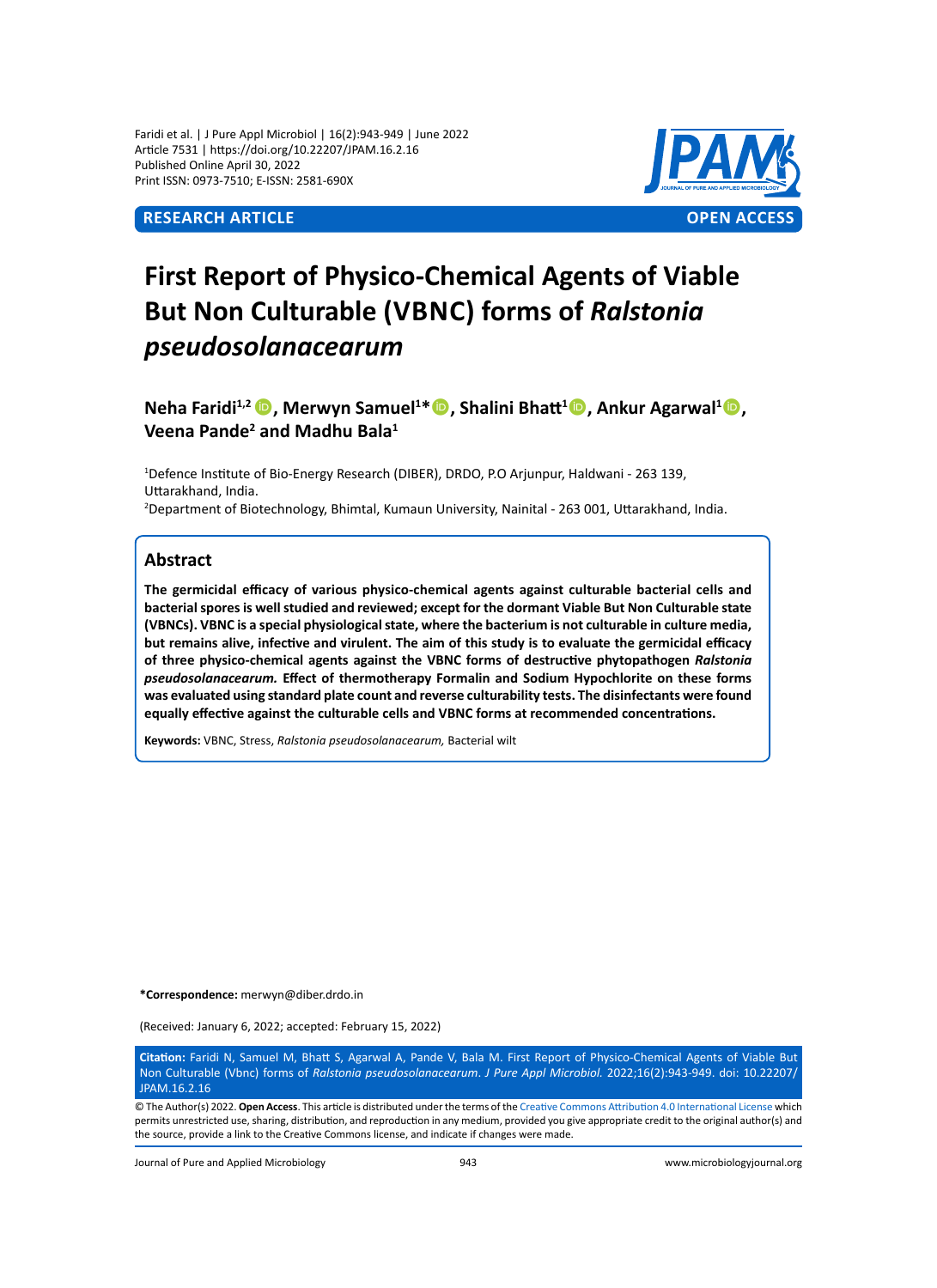# **Introduction**

*Ralstonia pseudosolanacearum* (Previously *R. solanacearum* Phylotype 1 & 3) is a soil, seed and waterborne bacterial phytopathogen which causes the bacterial wilt disease across 53 different botanical families. $1,2$ The bacterium infects through the root epidermis and colonizes the xylem, resulting in wilting and subsequent plant death. In the environment, the bacterium survives in reservoir plants, soil and water through diverse strategies, including the formation of Viable But NonCulturable (VBNC) state. $3$ 

Many bacterial species are known to enter the VBNC state during the logarithmic growth phase (stochastic transformation) and stressed phase triggered by chemical and environmental factors. Relative to culturable cells, VBNC forms possess higher physical and chemical tolerance against low salinity, pH, ethanol, chlorine and antibiotics.4-8 *R. pseudosolanacearum* enters into VBNC state under nutrient starvation, low temperature and heavy metal exposure and are capable of causing disease outbreaks when environmental conditions turn favourable for infection.9-11 *R. pseudosolanacearum* is a soil, water and seed-borne pathogen.<sup>12</sup> To reduce its load in seeds and other planting materials, laboratories perform various phytosanitary measures like thermotherapy at 60°C for two hours<sup>13</sup> treatment with 50% sodium hypochlorite<sup>14</sup> and 0.5% formalin.<sup>15</sup> The efficacy of these chemical and physical agents on culturable cells of different microcosms have been extensively published and validated through laboratory protocols. But, to our knowledge, no scientific publication has reported the efficacy of the above mentioned phytosanitary measures and disinfectants on VBNC forms of *R. pseudosolanacearum* or in any other phytopathogen. In this study, we have evaluated the germicidal efficacy of physico-chemical agents on two strains of *R. pseudosolanacearum* culturable cells and VBNC forms.

# **Materials and Methods Preparation of microcosms**

*R. pseudosolanacearum* isolates used in this study are DIBER115 (NCBI Accession number MG266193) and DIBER118 (NCBI Accession number MG266203). These isolates collected from different locations in the state of Uttarakhand, India was confirmed by 16s rDNA sequencing and pathogenicity assays. The phylotype of the isolates were found to be Phylotype I of *R. solanacearum* species complex<sup>16</sup> which are taxonomically reclassified as *R. pseudosolanacearum.*<sup>1</sup> The other strains used in this study were *Ralstonia pickettii* (ATCC 648) and *E. coli* (ATCC 10536). *R. pseudosolanacearum* strains were grown and counted in mSMSA Modifed Semi Selective South Africa Media (mSMSA) broth and mSMSA plates, respectively.<sup>17</sup> Other strains were grown in Nutrient broth and Nutrient agar. Dead cells of *R. pseudosolanacearum* (DIB115D and DIB11 8D) for controls were prepared by exposing live cells in logarithmic phase with UV at  $2,000 \mu$ J/ cm2 . For all Physico-Chemical treatments, the concentration of culturable cells and VBNC forms were maintained between 1-5X10<sup>6</sup> Cfu/ml. For concentration of VBNC forms, was fixed after counting the resuscitated cells.

# **Preparation and confirmation of**  *R. pseudosolanacearum* **VBNC forms**

VBNC forms of *R. pseudosolanacearum* (DIB115V and DIB118V) were prepared by incubating water washed cells at 4°C in a refrigerator for 180 days.<sup>18</sup> Generated VBNC forms were confirmed by direct viable count and reverse culturability assay.<sup>19</sup> Before proceeding for physical and chemical treatments, the VBNCs were normalised to a concentration of 1-5X10<sup>6</sup>Cfu/ml using sterile water.

The data presented in this study are the means of two experiments. The difference between the samples duplicates were analysed by two-tailed "Student's t" test. P-Value ≤ 0.05 denotes significant variation between the sample duplicates.

#### **Physical and Chemical Treatment**

Thermotherapy was carried out at 60°C for 2 hrs by placing 1 ml of microcosms in glass test tubes in a heating water bath as per the protocol given by Grondeau and coworkers. After treatment, the viability, reverse culturability and Pathogenicity index were determined after washing the microcosms twice with sterile distilled water.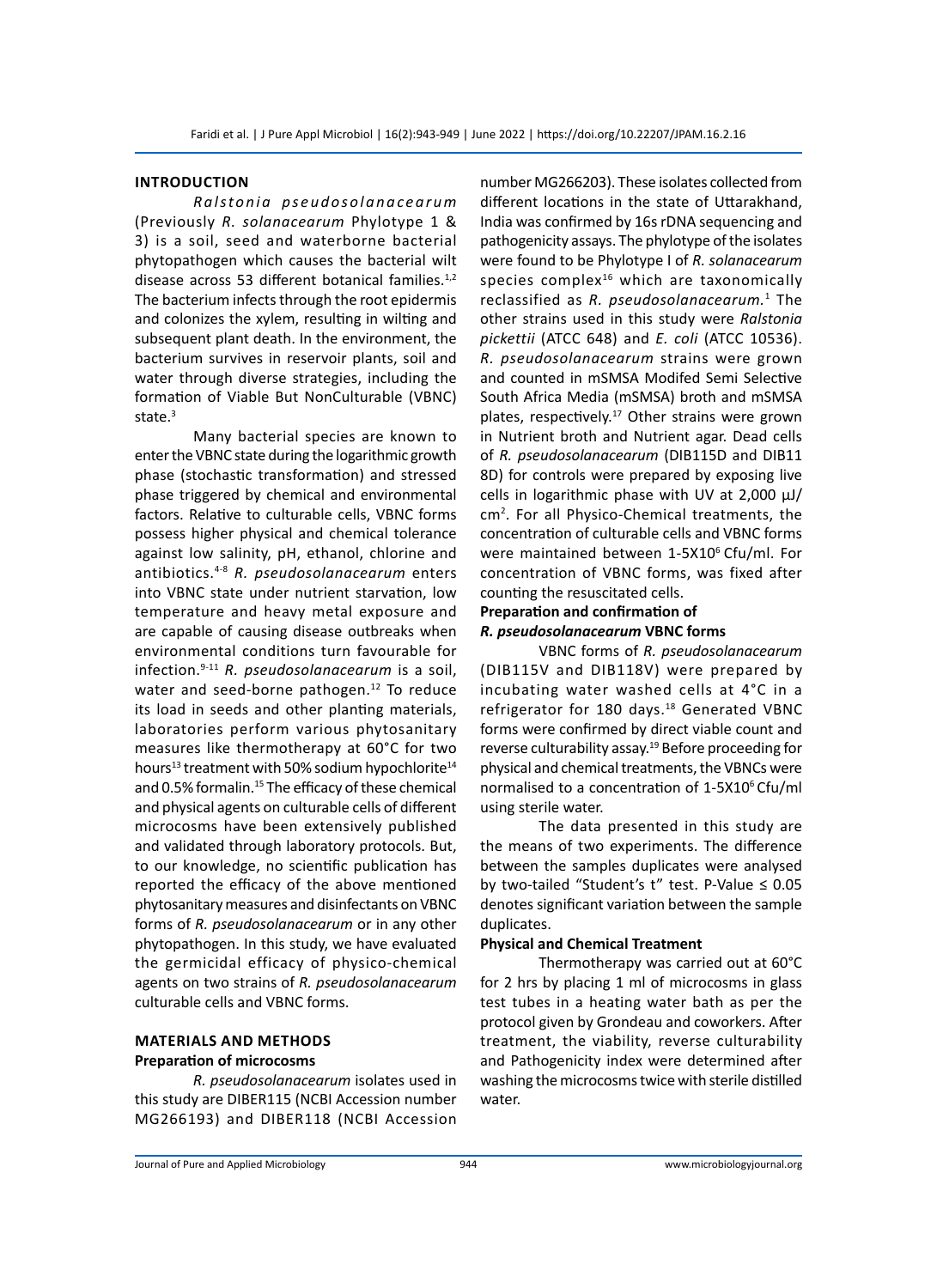For Chemical treatment, pelleted microcosms were exposed to different v/v concentrations of Formalin and NaOCl. Sauer and Burroughs in 1986 noticed the differences in disinfection efficacy among different brands of NaOCL. Hence to simplify the concentration of NaOCl to a universal quantity for Comparision, we diluted the NaOCL to different v/v concentrations and determined the active CI- concentration.<sup>20-21</sup> The chemical agents were allowed to react with microcosms for 5 minutes and 10 minutes. After physical and chemical treatments, the microcosms were washed twice with sterile distilled water, thereafter processed for viability and reverse culturability assay and pathogenicity determination. Appropriate controls were also taken.

# **Reverse Culturability Assay**

Reverse culturability otherwise known as resuscitation is used to confirm VBNC forms. All stress exposed Microcosms were resuscitated<sup>22</sup> in sterile distilled water supplemented with 1000u/ml of catalase (HiMedia Labs, Mumbai). Resuscitation was carried at 28°C for five days and the resultant growth was counted on mSMSA plates after washing twice with sterile distilled water.

# **Pathogenicity assay**

Pathogenicity was performed on bacterial wilt susceptible Tomato variety seeds ICAR H-86 as per the protocol developed by Singh groups<sup>23</sup> The disease severity scale was determined on 7<sup>th</sup> day according to the key:  $0 = No$  symptoms;  $1 =$ One leaf wilted; 2 = Two leaves wilted; 3= Plant dead. The Disease index (DI) was calculated by the formula DI = DI=ΣRT×100/4N. Where: R = disease severity scale  $(0, 1, 2, 3)$ ; T = number of wilted plants in each category and  $N =$  total number of tested plants. Pathogenicity tests were not performed for *E. coli* and *R. pickettii.*

# **Results**

# **Confirmation of VBNC state in**  *R. pseudosolanacearum*

In sterile water, *R. pseudosolanacearum* strains DIBER115 and DIBER118 lost their culturability within 180 days as determined by direct plate counting. Hence, the 'Alive' statuses of the cells were confirmed by reverse culturability, where about 80-90% of the cells

|          |         |                         |                             | Table 1. Formation of VBNCs of R. pseudosolanacearum strains in psychrophilic stress |                    |             |                                                                                                                                                        |      |      |      |  |
|----------|---------|-------------------------|-----------------------------|--------------------------------------------------------------------------------------|--------------------|-------------|--------------------------------------------------------------------------------------------------------------------------------------------------------|------|------|------|--|
|          |         |                         | 8                           | 120                                                                                  | 180                | 240         | ន្ល                                                                                                                                                    | 360  | 420  | 480  |  |
| DIBER115 | DVC     | 8.01±0.22<br>$(P=0.08)$ | 40±0.24<br>P=0.57)          | 4.64±0.45<br>$(P=0.67)$                                                              |                    |             |                                                                                                                                                        |      |      |      |  |
|          | 0<br>RC | 8.03±0.02               | .19 <sub>±0.051</sub><br>∞ं | 8.68±0.12                                                                            | 8.29±0.241         | 8.08±0.01   | 3.35±0.027                                                                                                                                             |      |      |      |  |
|          |         | $(P=0.23)$              | $(P=0.19)$                  | $(P=0.69)$                                                                           |                    | $(P=0.169)$ | $(P=0.457)$                                                                                                                                            |      |      |      |  |
|          |         | 100                     | 58.3                        | 8                                                                                    | $(P=0.47)$<br>50.5 | 45.5        | 61.5                                                                                                                                                   | 65.3 | 73.3 | 33.3 |  |
| DIBER118 | š       | 8.32±0.01               | 3.33±0.10                   | 6.846±0.007                                                                          |                    |             |                                                                                                                                                        |      |      |      |  |
|          |         | $(P=0.20)$              | $(P=0.90)$                  | $(P = 0.79)$                                                                         |                    |             |                                                                                                                                                        |      |      |      |  |
|          | ں<br>R  | 8.41±0.01               | $.19 + 0.01$                | 8.64±0.16                                                                            | 8.28±0.31          | 7.36±0.01   | $3.37 \pm 0.03$                                                                                                                                        |      |      |      |  |
|          |         | $(P=0.8)$               | $(P=0.2)$                   | $(P=0.8)$                                                                            | $(P=0.5)$          | $(P=0.4)$   | $(P=0.5)$                                                                                                                                              |      |      |      |  |
|          |         | 100                     | 93.3                        | 8                                                                                    | 73.3               | 60          | 33.3                                                                                                                                                   | 33.3 | 33.3 | dd   |  |
|          |         |                         |                             |                                                                                      |                    |             | DVC - Direct Plate Count; RC- Reverse Culturability; PI-Pathogenicity Index; PI is expressed in percentage and DVC and RC were expressed in Log Cfu/ml |      |      |      |  |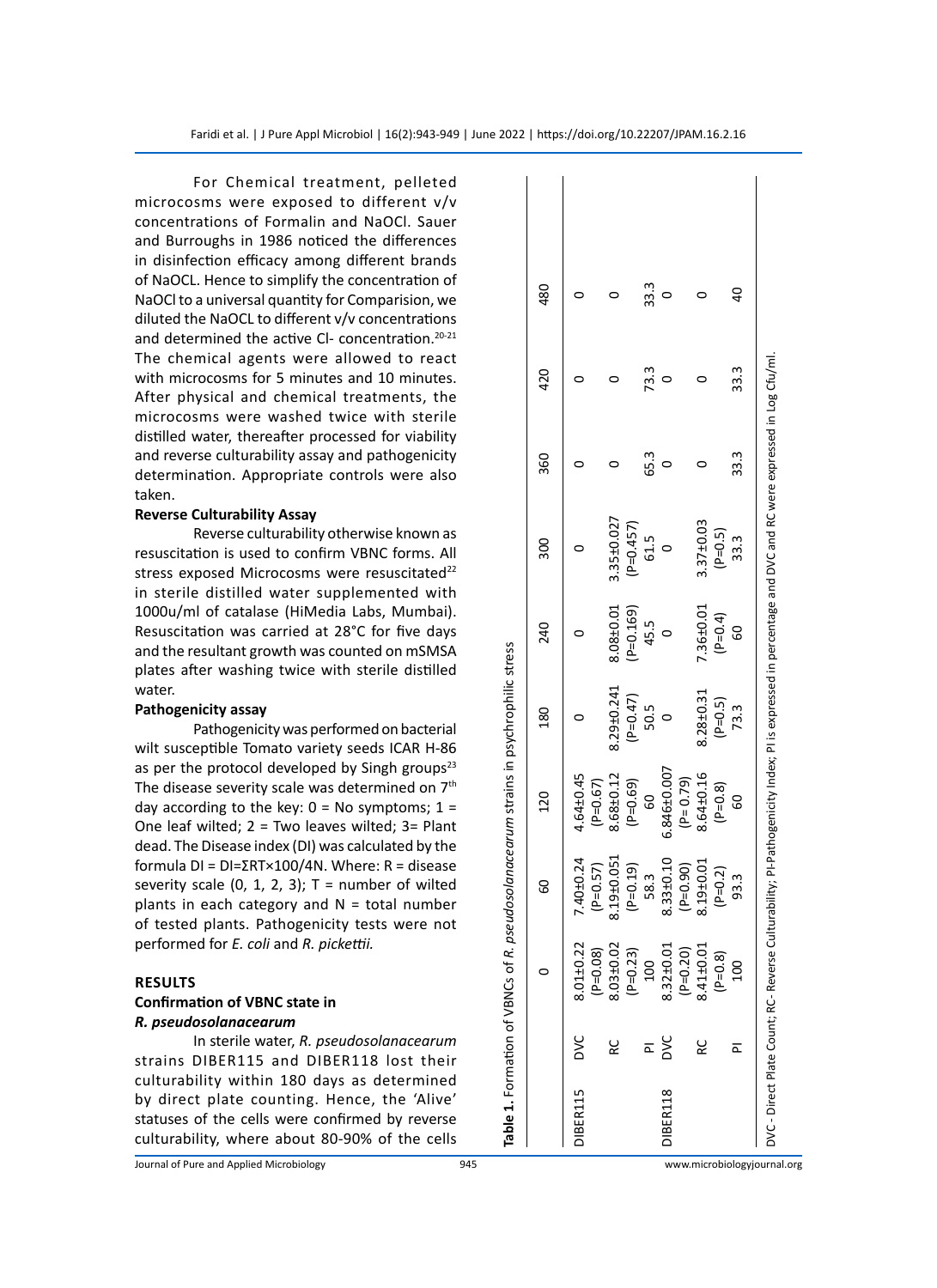| Before<br>Active Cl. Conc<br>Formaldehyde (%)<br>Thermo-<br>$(% )$ 5mins<br>Treatment<br>5mins<br>therapy<br>2hrs<br>0.5<br>0.09<br>0.035<br>0.25<br>$\pmb{0}$<br>0.05<br>0.5<br>0.1<br>$\pmb{0}$<br><b>DVC</b><br>0<br>0<br>0<br>0<br>0<br>$\mathsf 0$<br>0<br><b>DIBER115</b><br>6.39±0.002<br>$(P=0.51)$<br><b>RC</b><br>$6.44 \pm 0.43$<br>0<br>0<br>0<br>0<br>0<br>$\mathsf 0$<br>0<br>0<br>$(P=0.75)$<br>PI<br>100<br>0<br>0<br>0<br>0<br>0<br>0<br>0<br>0<br>$\Omega$<br><b>DVC</b><br>0<br>0<br>0<br><b>DIB115V</b><br>0<br>0<br>0<br>0<br>0<br><b>RC</b><br>$\mathbf 0$<br>$\mathbf 0$<br>$6.25 \pm 0.08$<br>0<br>0<br>0<br>0<br>0<br>0<br>$(P=0.28)$<br>PI<br>50<br>0<br>$\mathbf 0$<br>$\pmb{0}$<br>$\pmb{0}$<br>$\mathbf 0$<br>0<br>0<br>0<br><b>DVC</b><br>DIBER118<br>$6.28 \pm 0.35$<br>$\Omega$<br>0<br>0<br>0<br>0<br>0<br>$\Omega$<br>0<br>$(P=0.10)$<br>$\pmb{0}$<br><b>RC</b><br>$6.34 \pm 0.034$<br>0<br>0<br>0<br>0<br>0<br>0<br>0<br>$(P=0.33)$<br>PI<br>100<br>0<br>0<br>0<br>0<br>0<br>0<br>0<br>0<br><b>DVC</b><br>$\Omega$<br><b>DIB118V</b><br>0<br>0<br>0<br>0<br>0<br>0<br>0<br>0<br><b>RC</b><br>$6.13 \pm 0.11$<br>$\mathbf 0$<br>$\mathbf 0$<br>0<br>0<br>0<br>0<br>$\mathsf 0$<br>0<br>$(P=0.29)$<br>$\mathsf 0$<br>PI<br>40<br>0<br>$\mathbf 0$<br>$\pmb{0}$<br>$\pmb{0}$<br>0<br>0<br>0<br>$\mathbf 0$<br><b>DVC</b><br>$\mathbf 0$<br>$\mathbf 0$<br>E. coli<br>6.37±0.039<br>0<br>0<br>$\mathbf 0$<br>0<br>$6.42 \pm 0.09$<br>$(P=0.36)$<br>$(P=0.052)$<br><b>RC</b><br>0<br>$\pmb{0}$<br>$\mathbf 0$<br>$\mathbf 0$<br>6.38±0.099<br>0<br>0<br>0<br>$6.44 \pm 0.09$<br>$(P=0.5)$<br>$(P=0.37)$<br>$\pmb{0}$<br>0<br>$\pmb{0}$<br>$\mathbf 0$<br>6.28±0.055<br>0<br>0<br>0<br>5.98±0.044<br>R.pickettii<br><b>DVC</b><br>$(P=0.32)$<br>$(P=0.07)$<br>$\pmb{0}$<br>$\pmb{0}$<br><b>RC</b><br>$6.35 \pm 0.58$<br>0<br>0<br>0<br>0<br>$\mathsf 0$<br>5.96±0.04<br>$(P=0.41)$<br>$(P=0.5)$ | <b>Table 2.</b> Effect of Chemicals and Thermotherapy on Microcosins |  |  |  |  |  |  |  |  |  |  |
|------------------------------------------------------------------------------------------------------------------------------------------------------------------------------------------------------------------------------------------------------------------------------------------------------------------------------------------------------------------------------------------------------------------------------------------------------------------------------------------------------------------------------------------------------------------------------------------------------------------------------------------------------------------------------------------------------------------------------------------------------------------------------------------------------------------------------------------------------------------------------------------------------------------------------------------------------------------------------------------------------------------------------------------------------------------------------------------------------------------------------------------------------------------------------------------------------------------------------------------------------------------------------------------------------------------------------------------------------------------------------------------------------------------------------------------------------------------------------------------------------------------------------------------------------------------------------------------------------------------------------------------------------------------------------------------------------------------------------------------------------------------------------------------------------------------------------------------------------------------------------------------------------------------------------|----------------------------------------------------------------------|--|--|--|--|--|--|--|--|--|--|
|                                                                                                                                                                                                                                                                                                                                                                                                                                                                                                                                                                                                                                                                                                                                                                                                                                                                                                                                                                                                                                                                                                                                                                                                                                                                                                                                                                                                                                                                                                                                                                                                                                                                                                                                                                                                                                                                                                                              |                                                                      |  |  |  |  |  |  |  |  |  |  |
|                                                                                                                                                                                                                                                                                                                                                                                                                                                                                                                                                                                                                                                                                                                                                                                                                                                                                                                                                                                                                                                                                                                                                                                                                                                                                                                                                                                                                                                                                                                                                                                                                                                                                                                                                                                                                                                                                                                              |                                                                      |  |  |  |  |  |  |  |  |  |  |
|                                                                                                                                                                                                                                                                                                                                                                                                                                                                                                                                                                                                                                                                                                                                                                                                                                                                                                                                                                                                                                                                                                                                                                                                                                                                                                                                                                                                                                                                                                                                                                                                                                                                                                                                                                                                                                                                                                                              |                                                                      |  |  |  |  |  |  |  |  |  |  |
|                                                                                                                                                                                                                                                                                                                                                                                                                                                                                                                                                                                                                                                                                                                                                                                                                                                                                                                                                                                                                                                                                                                                                                                                                                                                                                                                                                                                                                                                                                                                                                                                                                                                                                                                                                                                                                                                                                                              |                                                                      |  |  |  |  |  |  |  |  |  |  |
|                                                                                                                                                                                                                                                                                                                                                                                                                                                                                                                                                                                                                                                                                                                                                                                                                                                                                                                                                                                                                                                                                                                                                                                                                                                                                                                                                                                                                                                                                                                                                                                                                                                                                                                                                                                                                                                                                                                              |                                                                      |  |  |  |  |  |  |  |  |  |  |
|                                                                                                                                                                                                                                                                                                                                                                                                                                                                                                                                                                                                                                                                                                                                                                                                                                                                                                                                                                                                                                                                                                                                                                                                                                                                                                                                                                                                                                                                                                                                                                                                                                                                                                                                                                                                                                                                                                                              |                                                                      |  |  |  |  |  |  |  |  |  |  |
|                                                                                                                                                                                                                                                                                                                                                                                                                                                                                                                                                                                                                                                                                                                                                                                                                                                                                                                                                                                                                                                                                                                                                                                                                                                                                                                                                                                                                                                                                                                                                                                                                                                                                                                                                                                                                                                                                                                              |                                                                      |  |  |  |  |  |  |  |  |  |  |
|                                                                                                                                                                                                                                                                                                                                                                                                                                                                                                                                                                                                                                                                                                                                                                                                                                                                                                                                                                                                                                                                                                                                                                                                                                                                                                                                                                                                                                                                                                                                                                                                                                                                                                                                                                                                                                                                                                                              |                                                                      |  |  |  |  |  |  |  |  |  |  |
|                                                                                                                                                                                                                                                                                                                                                                                                                                                                                                                                                                                                                                                                                                                                                                                                                                                                                                                                                                                                                                                                                                                                                                                                                                                                                                                                                                                                                                                                                                                                                                                                                                                                                                                                                                                                                                                                                                                              |                                                                      |  |  |  |  |  |  |  |  |  |  |
|                                                                                                                                                                                                                                                                                                                                                                                                                                                                                                                                                                                                                                                                                                                                                                                                                                                                                                                                                                                                                                                                                                                                                                                                                                                                                                                                                                                                                                                                                                                                                                                                                                                                                                                                                                                                                                                                                                                              |                                                                      |  |  |  |  |  |  |  |  |  |  |
|                                                                                                                                                                                                                                                                                                                                                                                                                                                                                                                                                                                                                                                                                                                                                                                                                                                                                                                                                                                                                                                                                                                                                                                                                                                                                                                                                                                                                                                                                                                                                                                                                                                                                                                                                                                                                                                                                                                              |                                                                      |  |  |  |  |  |  |  |  |  |  |
|                                                                                                                                                                                                                                                                                                                                                                                                                                                                                                                                                                                                                                                                                                                                                                                                                                                                                                                                                                                                                                                                                                                                                                                                                                                                                                                                                                                                                                                                                                                                                                                                                                                                                                                                                                                                                                                                                                                              |                                                                      |  |  |  |  |  |  |  |  |  |  |
|                                                                                                                                                                                                                                                                                                                                                                                                                                                                                                                                                                                                                                                                                                                                                                                                                                                                                                                                                                                                                                                                                                                                                                                                                                                                                                                                                                                                                                                                                                                                                                                                                                                                                                                                                                                                                                                                                                                              |                                                                      |  |  |  |  |  |  |  |  |  |  |
|                                                                                                                                                                                                                                                                                                                                                                                                                                                                                                                                                                                                                                                                                                                                                                                                                                                                                                                                                                                                                                                                                                                                                                                                                                                                                                                                                                                                                                                                                                                                                                                                                                                                                                                                                                                                                                                                                                                              |                                                                      |  |  |  |  |  |  |  |  |  |  |
|                                                                                                                                                                                                                                                                                                                                                                                                                                                                                                                                                                                                                                                                                                                                                                                                                                                                                                                                                                                                                                                                                                                                                                                                                                                                                                                                                                                                                                                                                                                                                                                                                                                                                                                                                                                                                                                                                                                              |                                                                      |  |  |  |  |  |  |  |  |  |  |
|                                                                                                                                                                                                                                                                                                                                                                                                                                                                                                                                                                                                                                                                                                                                                                                                                                                                                                                                                                                                                                                                                                                                                                                                                                                                                                                                                                                                                                                                                                                                                                                                                                                                                                                                                                                                                                                                                                                              |                                                                      |  |  |  |  |  |  |  |  |  |  |
|                                                                                                                                                                                                                                                                                                                                                                                                                                                                                                                                                                                                                                                                                                                                                                                                                                                                                                                                                                                                                                                                                                                                                                                                                                                                                                                                                                                                                                                                                                                                                                                                                                                                                                                                                                                                                                                                                                                              |                                                                      |  |  |  |  |  |  |  |  |  |  |
|                                                                                                                                                                                                                                                                                                                                                                                                                                                                                                                                                                                                                                                                                                                                                                                                                                                                                                                                                                                                                                                                                                                                                                                                                                                                                                                                                                                                                                                                                                                                                                                                                                                                                                                                                                                                                                                                                                                              |                                                                      |  |  |  |  |  |  |  |  |  |  |

Faridi et al. | J Pure Appl Microbiol | 16(2):943-949 | June 2022 | https://doi.org/10.22207/JPAM.16.2.16

**Table 2.** Effect of Chemicals and Thermotherapy on Microcosms

DVC- Direct Plate Count; RC- Reverse Culturability; PI-Pathogenicity Index; PI is expressed in percentage and DVC and RC were expressed in Log Cfu/ml.

were resuscitated following catalase treatment (Table 1). This confirms that a substantial culturable microcosms has transformed into VBNC forms. The VBNC forms were rechristened as DIB115V and DIB118V. Hereafter, experiments were performed to determine the germicidal efficacy of physicochemical agents against *R. pseudosolanacerum*  cells and its VBNC forms.

# **Efficacy of Physical Treatment**

The Phytosanitary method evaluated was thermotherapy, which was performed at 60°C for 2 hrs. The prescribed temperature and time were found sufficient for total inactivation of the pathogen as revealed by direct plate count, reverse

cultivability, pathogenicity tests. Meanwhile, some culturable cells of *E. coli* and *R. pickettii* cells showed resistance towards thermotherapy (Table 2).

# **Effect of Chemical Treatment**

All the chemical disinfectants at concentrations recommended for phytosanitation were effective in inactivating all the culturable and VBNC microcosms within 5 minutes. None of the treated microcosms were successful in causing bacterial wilt in host plants. The effect of different concentrations of formalin and NaOCl is summarized in (Table 2).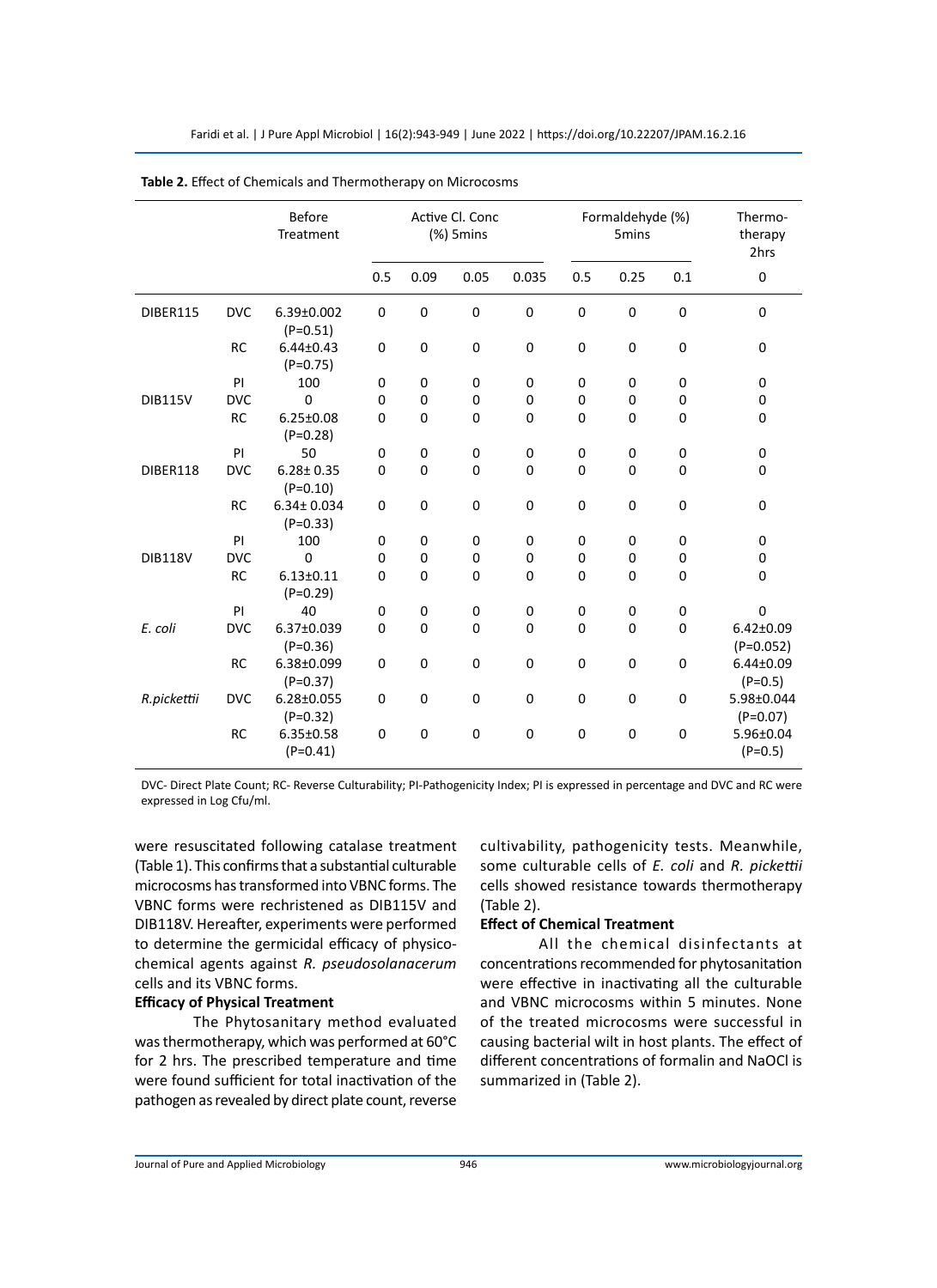# **Discussion**

To prevent seed-borne infections, various phytosanitary measures like thermotherapy, washing with chemical disinfectants like Sodium Hypochlorite (NaOCl) and formalin 15 are widely used. In this work, we evaluated the efficacy of these phytosanitary measures. Cells that are metabolically or physiologically active (Viable) but cannot be cultured on microbial media are known as Viable But Nonculturable Cells (VBNC). To confirm the live/dead status of microcosms, we used direct plate count and reverse culturability (plate count after resuscitation) with catalase, as reported.24

VBNC forms of two *R. pseudosolanacearum* strains were prepared by incubating culturable cells at refrigerating temperature for 180 days. The transformation was periodically monitored by direct plate count and reverse culturability assay. Both the strains DIBER115 and DIBER118 reached nonculturable state in 180 days. The fundamental property of VBNC forms is resuscitation.<sup>25</sup> To confirm VBNC transformation on 180<sup>th</sup> day, reverse culturability assay using catalase was performed. In 180 days, 90% of the cells were reverse culturable. Previous studies with Log 6.78 *R. solanacearum* cells have reported loss of pathogenicity within 125 days. $18$  This variation between ours and Leo et al is due to strain to strain variation.<sup>26</sup>

Thermotherapy, at 60°C for 2 hrs is widely followed approach for phytosanitation. The approximate maximal growth temperature of *R.pseudosolanacearum* is 37-39°C with optimum growth temperature between 27– 35°C.<sup>27</sup> Increasing the temperature beyond the optimal value hampers the cells survivability. Thermotherapy to inactivate pathogens depends on incubating microcosms at temperatures beyond the maximal growth temperature.<sup>13</sup> Previously, a 7 log reduction of *R. solanacearum* culturable cells in infested soil using thermotherapy at 60°C for 2 hrs was achieved.<sup>28</sup> We are of the view, that the effect of heat on culturable cells as revealed by Jirasak and Siricha should not be generalized to VBNC forms. Hence, we exposed culturable cells and VBNC forms to 60°C for 2 hrs and observed total elimination of *R. pseudosolanacearum* culturable cells and VBNC forms as confirmed by zero colony counts (Table 2).

Sodium hypochlorite is one of the best Chlorine releasing agents, which forms hypochlorite ion, OCl- and hypochlorous acid (HOCl), which are known oxidizers of various biomolecules.<sup>20</sup> In our laboratory, we routinely treat tomato seeds with 50% v/v NaOCl (which corresponds to 0.5% of active Chlorine) for 10 minutes and achieve seed germination efficacy of >90%. When exposed to 0.5% of active Chlorine, all microcosms, culturable cells and VBNCs were totally inactivated within 5 mins of exposure. To further investigate the effect at lower concentrations, NaOCl was diluted to active chlorine concentrations of 0.1%, 0.05% and 0.035% (0.035% of active Chlorine equals 10% v/v NaOCl). Previous studies with NaOCl<sup>29</sup> have established that, disinfection of seeds is incomplete at 5% v/v of NaOCl, hence we didn't continue with concentrations below 10% v/v dilutions. In this study NaOCl, was found effective upto 0.035% of active chlorine. Hence, it can be confirmed that, NaOCl can effectively sanitize seeds contaminated with *R. pseudosolanacearum* cells and VBNC forms at active chlorine concentration above 0.05%.

We noticed the same disinfection with formalin as in NaOCl. At concentrations used for seed sanitization (0.5% v/v), all microcosms were inactivated within 5 mins of exposure. This trend was also observed at treatments below 0.25% v/v. It was observed that unlike thermotherapy, both the chemical disinfectants didn't discriminate between the studied microcosms. No CFU count indicative of resuscitation was observed at tested concentrations, indicating that NaOCl with active chlorine concentration between 0.5-0.035% and formalin concentration between 0.5-0.25% can be used for germplasm sanitization within 5 minutes. However, it is recommended to treat the seeds for 10 minutes.

# **Conclusions**

The germicidal action of phytosanitary methods against culturable cells has been described and endorsed previously. In this work, we evaluated the efficacy of phytosanitation method against VBNC. It was observed that the methods are as equally effective against VBNC as for culturable cells.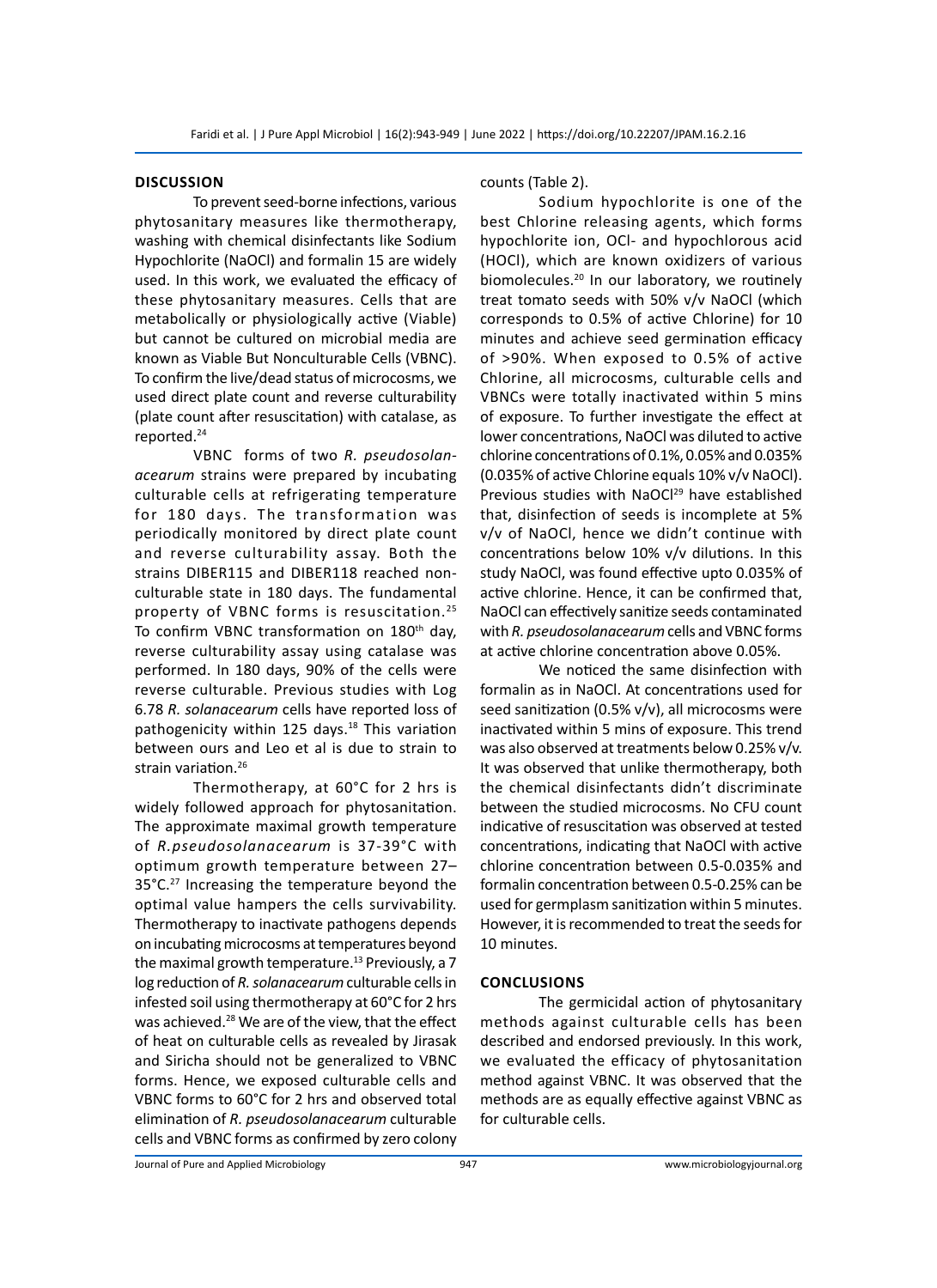# **Acknowledgments**

The authors would like to thank Director DIBER, DRDO Haldwani and Co-ordinator, Department of Biotechnology, Bhimtal, Kumaun University, Nainital, India for providing the facilities, support and encouragement.

## **Conflict of interest**

The authors declare that there is no conflict of interest.

### **Authors' Contribution**

All authors listed have made a substantial, direct and intellectual contribution to the work, and approved it for publication.

## **Funding**

None.

# **Ethics Statement**

Not applicable.

## **DATA Availability**

All data sets generated or analyzed during this study are included in the manuscript.

### **References**

- 1. Safni I, Cleenwerck I, De Vos P, Fegan M, Sly L, Kappler U. Polyphasic taxonomic revision of the *Ralstonia solanacearum* species complex: proposal to emend the descriptions of *Ralstonia solanacearum* and *Ralstonia syzygii* and reclassify current *R. syzygii* strains as *Ralstonia syzygii* subsp. *syzygii* subsp. nov., *R. solanacearum* phylotype IV strains as *Ralstonia syzygii* subsp. *indonesiensis* subsp. nov., banana blood disease bacterium strains as *Ralstonia syzygii* subsp. *celebesensis* subsp. nov. and *R. solanacearum* phylotype I and III strains as *Ralstonia pseudosolanacearum* sp. nov. *Int J Syst Evol Microbiol.*  2014;64(9):3087-3103. doi: 10.1099/ijs.0.066712-0
- 2. Hayward AC, Hartman GL. Bacterial wilt: the disease and its causative agent, *Pseudomonas solanacearum.*  In Bacterial wilt: the disease and its causative agent, *Pseudomonas solanacearum.* CAB International, Wallingford. 1994.
- 3. Alvarez B, Biosca EG, Lopez MM. On the life of *Ralstonia solanacearum,* a destructive bacterial plant pathogen. *Current Research, Technology and Education Topics in Applied Microbiology and Microbial Biotechnology*. 2010;1:267-279.
- 4. Oliver JD. Recent findings on the viable but nonculturable state in pathogenic bacteria. *FEMS Microbiol Rev.* 2010;34(4):415-425. doi: 10.1111/ j.1574-6976.2009.00200
- 5. del Mar Lleo M, Benedetti D, Tafi MC, Signoretto C, Canepari P. Inhibition of the resuscitation from the viable but non‐culturable state in *Enterococcus faecalis. Environ Microbiol*. 2007;9(9):2313-2320. doi: 10.1111/j.1462-2920.2007.01345.x
- 6. Wong HC, Wang P. Induction of viable but nonculturable state in *Vibrio parahaemolyticus* and its susceptibility to environmental stresses. *J Appl Microbiol.* 2004;96(2):359-366. doi: 10.1046/j.1365- 2672.2004.02166
- 7. Rowe MT, Dunstall G, Kirk R, Loughney CF, Cooke JL, Brown SR. Development of an image system for the study of viable but non-culturable forms of *Campylobacter jejuni* and its use to determine their resistance to disinfectants. *Food Microbiol.*  1998;15(5):491-498. doi: 10.1006/fmic.1997.0178
- 8. Weichart D, Kjelleberg S. Stress resistance and recovery potential of culturable and viable but nonculturable cells of *Vibrio vulnificus. Microbiology.*  1996;142(4):845-853. doi: 10.1099/00221287-142-4- 845
- 9. Kong HG, Bae JY, Lee HJ, et al. Induction of the viable but nonculturable state of *Ralstonia solanacearum* by low temperature in the soil microcosm and its resuscitation by catalase. *PLoS One.* 2014;9(10):e109792. doi: 10.1371/journal.pone.0109792
- 10. Alvarez B, Lopez MM, Biosca EG. Survival strategies and pathogenicity of *Ralstonia solanacearum* phylotype II subjected to prolonged starvation in environmental water microcosms. *Microbiology.* 2008 ;154(11):3590- 3598. doi: 10.1099/mic.0.2008/019448-0
- 11. Elsas JD, Kastelein P, de Vries PM, van Overbeek LS. Effects of ecological factors on the survival and physiology of *Ralstonia solanacearum* bv. 2 in irrigation water. *Can J Microbiol.* 2001;47(9):842-854. doi: 10.1139/w01-084
- 12. Dey P, Hossain I, Hossain MD. Isolation and identification of seed borne *Ralstonia solanacearum* from tomato and brinjal in Bangladesh. *J Agric. Vet. Sci.* 2017;10:32- 39.
- 13. Grondeau C, Samson R, Sands DC. A review of thermotherapy to free plant materials from pathogens, especially seeds from bacteria. *Critical Reviews in Plant Sciences.* 1994;13(1):57-75. doi: 10.1080/07352689409701908
- 14. Sauer DB, Burroughs R. Disinfection of seed surfaces with sodium hypochlorite. *Phytopathology.* 1986;76(7):745-749. doi: 10.1094/Phyto-76-745
- 15. Atwood WM. Physiological studies of effects of formaldehyde on wheat. *Botanical Gazette.*  1922;74(3):233-263. doi: 10.1086/333096
- 16. Prior P, Fegan M. Diversity and molecular detection of *Ralstonia solanacearum* race 2 strains by multiplex PCR. Bacterial wilt disease and the *Ralstonia solanacearum*  species complex. 2005:405-414.
- 17. Elphinstone JG, Hennessy J, Wilson JK, Stead DE. Sensitivity of different methods for the detection of *Ralstonia solanacearum* in potato tuber extracts. *Eppo Bulletin.* 1996;26(3‐4):663-678. doi: 10.1111/j.1365- 2338.1996.tb01511
- 18. van Overbeek LS, Bergervoet JH, Jacobs FH, van Elsas JD. The low-temperature-induced